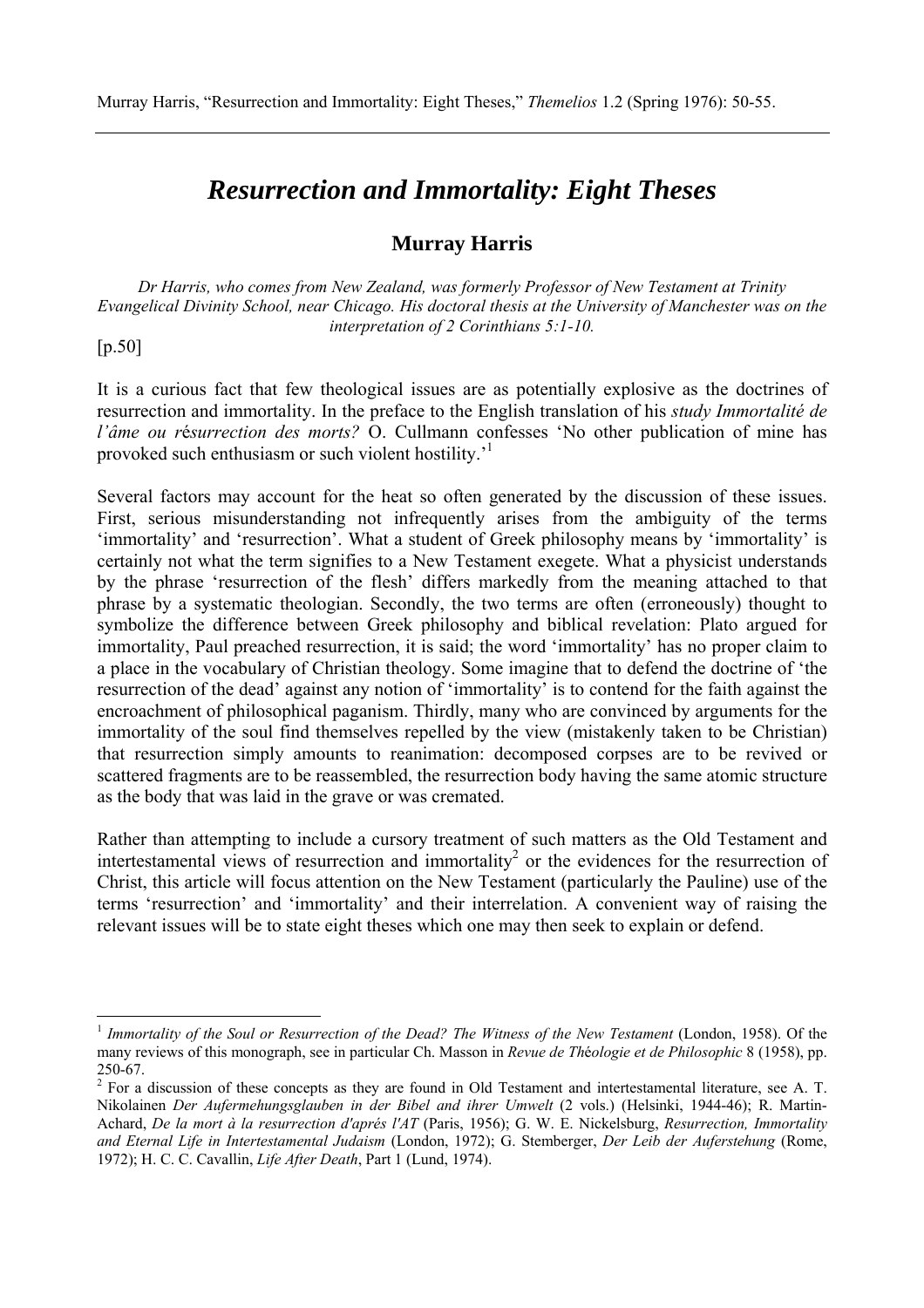Murray Harris, "Resurrection and Immortality: Eight Theses," *Themelios* 1.2 (Spring 1976): 50-55.

1. *In the New Testament, immortality involves not so much endless personal survival through the avoidance of physical death as participation in the eternal life of God and therefore immunity from eternal death.*

It is true that in itself the word 'immortality' simply denotes immunity from death (*athanasia*, 1Cor. 15:53, 54; 1 Tim. 6:16) or from decay (*aphtharsia*, Rom. 2:7; 1 Cor. 15:42, 50, 53, 54; Eph. 6:24; 2 Tim. 1:10). But given a New Testament context, the word should be defined positively as well as negatively, qualitatively as well as quantitatively. To be immortal is more than being immune from extinction<sup>3</sup> or free from corruption. It is to share the nature of God  $(2)$ Pet. 1:4) and to enjoy fellowship with Christ (Lk. 23:43; 2 Cor. 5:8; Phil. 1:23). Deathlessness and incorruptibility result from full and immediate participation in the eternal divine life. A comparison of 2 Corinthians 5:4 with I Corinthians 15:53, 54 shows that '(eternal) life<sup>-4</sup> is equivalent to 'immortality'. Note also the significant juxtaposition of these two terms in Romans 2:7 ('to those who by patience in well-doing seek for glory and honour and immortality, he (God) will give eternal life') and 2 Timothy 1:10 ('...Christ Jesus, who abolished death and brought life and immortality to light through the gospel'). The

[p.51]

Christian is destined to gain an immunity to that principle of decay and deterioration which characterizes humanity in Adam, through sharing the endless life of God.

2. *In distinctive New Testament usage, resurrection signifies not the reanimation of corpses but the transformation of the whole person into the image of Christ by the power of the indwelling Spirit, in spite of the intervention of death.*

The majority of pagan Greeks of the first century AD would probably have understood the New Testament phrase *hē anastasis tōn nekrōn* ('the resurrection of the dead') to mean nothing more than 'the standing up of corpses' (*cf*. Acts 17:32a). Since, for the Greeks, 'resurrection' was either impossible or at most an isolated miracle,<sup>5</sup> it is little wonder that some Athenians understood Paul's reference to Jesus (*Iēsous*) and the resurrection (*anastasis*) as an allusion to two new deities, the 'Healer' (*Iēsō*) and his consort 'Restoration' (*Anastasis*) (Acts 17:18).<sup>6</sup> And no doubt some Christians understood resurrection in crassly materialistic terms as simply the revival of dead persons, the restoration of decomposed bodies to their original atomic structure. But others would have inherited from Judaism the more developed view that resurrection involved the receipt of a new body as the permanent home of the soul that had been preserved intact in heavenly treasuries since the time of death.<sup>7</sup>

<sup>&</sup>lt;sup>3</sup> The biblical doctrine of the judgment and consequent reward or punishment of all without exception implies the persistence of every person through and beyond death.

<sup>4</sup> 'Life' and 'eternal life' are interchangeable in Pauline usage, as in Johannine (see R. W. Thomas, 'The Meaning of the Terms "Life" and "Death" in the Fourth Gospel and in Paul', *Scottish Journal of Theology* 21 (1968), pp. 199- 212, especially p. 204).

<sup>&</sup>lt;sup>5</sup> A. Oepke in *Theological Dictionary of the New Testament*, I, p. 369.

<sup>&</sup>lt;sup>6</sup> See the note in F. F. Bruce, *The Acts of the Apostles. The Greek Text with Introduction and Commentary (London,* 1952), p. 333.

<sup>7</sup> P. Volz (*Die Eschatologie der jüdischen Genreinde*, Tübingen, 1934, pp. 249-55; *cf*. pp. 117-21) traced the three basic views concerning the nature of resurrection that he found in Jewish literature (*viz*., 'Neubeseelung des alien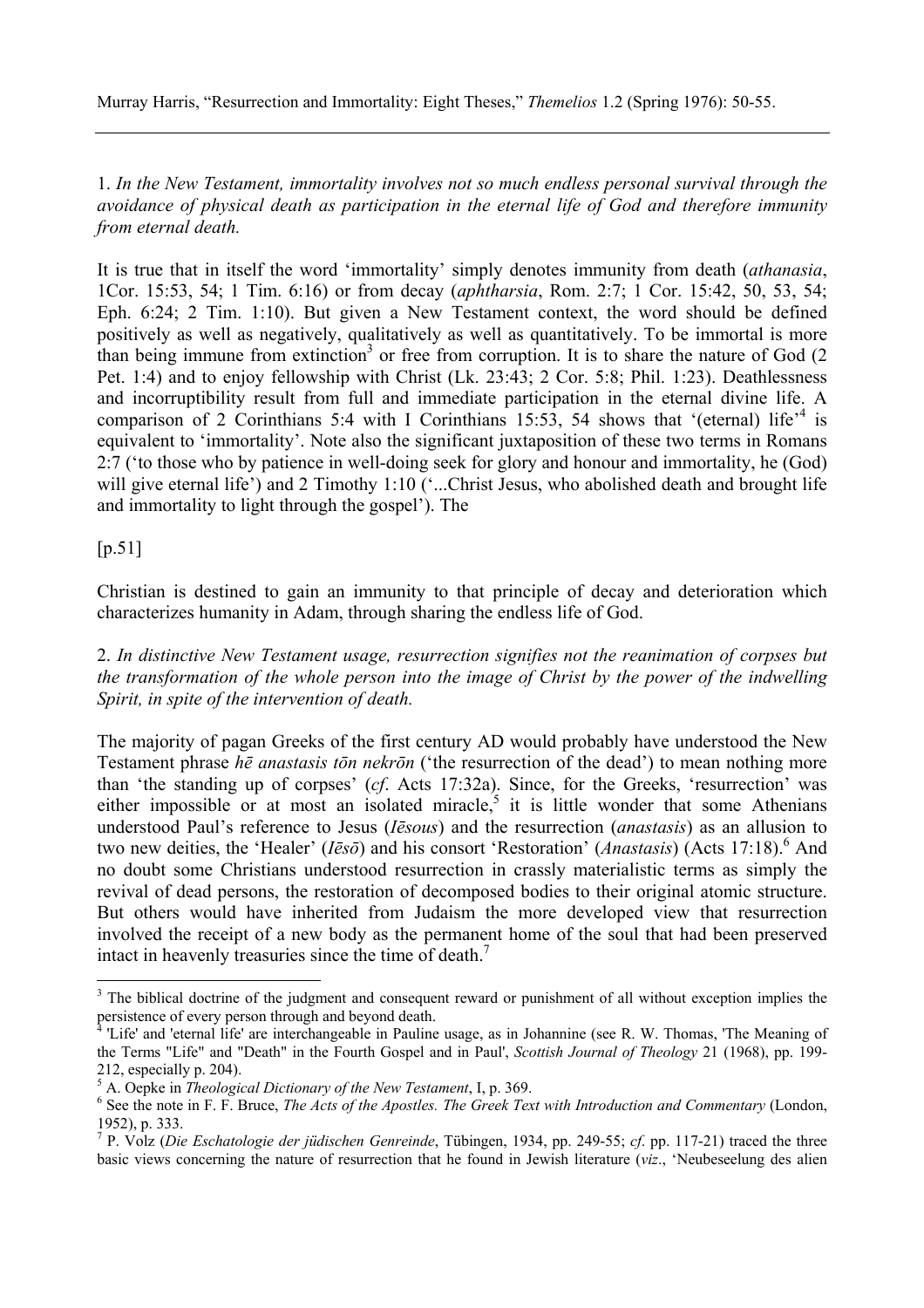One distinctive feature of the Christian view of resurrection is that the dead are not only revived but also transformed. As for Christ, so for Christians, resurrection brings personal transformation and exaltation as well as the return of life. To be revived is not to be resurrected: the raising of Lazarus (Jn. 11:1-44) or of the widow of Nain's son (Lk. 7:11-17) was a restoration to temporary physical life (they came to life only ultimately to die once more), not a resurrection to permanent spiritual life. Christ, however, was resurrected, never to die again (Acts 13:34; Rom. 6:9) and always to be exalted at the right hand of God (Rom. 8:34, and note the significant *oun*, 'therefore,' linking vv. 32 and. 33 of Acts 2).

What is raised and transformed is not some impersonal corpse but dead persons. The New Testament nowhere explicitly refers to 'the resurrection of the body' or 'the resurrection of the flesh', only to 'the resurrection of the dead' or to 'resurrection from the dead'. The subjects of resurrection are whole persons, who are transformed outwardly and inwardly in what may be called an acceleration of the process of Christification (see Rom. 8:29; 1 Cor. 15:49; 2 Cor. 3:18; Col. 3:10). With this in mind, some appeal to biblical usage of 'flesh' or 'body' in the sense of 'whole person' in support of the traditional phrases 'resurrection of the flesh'<sup>8'</sup> and 'resurrection of the body<sup>'9</sup> which appear regularly in the creeds of the church. Both of these formulations, rightly understood, preserve a fundamental aspect of the truth (*viz*. that the subject of resurrection life is identical with the subject of physical life), but equally, both are open to the grave misinterpretation that resurrection means simply the resuscitation of corpses. Even the phrase 'resurrection in the body'10, is not without its difficulty. Perhaps the way of wisdom is to be content with the biblical formulation 'resurrection of/from the dead' or with the unqualified term 'resurrection'. If a qualification be thought imperative, the phrase 'resurrection of the person' (preferred by P. H. Menoud<sup>11</sup>) seems least open to objection.

#### [p.52]

Körpers'; 'Wiedervereinigung des alten Körpers and der alten Seele'; 'Neubeleibung der aufbewahrten Seele'―see *op. cit*., p. ix) to a materialistic, a materialistic-spiritual, and a spiritual anthropology (respectively). He located the religious motive behind the emphasis on the body and its restoration in the necessity for the maintenance of personal identity, and the religious motive behind the stress on the spirit and its embodiment in a new corporeality in the need for divine perfection and freedom from sin.

<sup>&</sup>lt;sup>8</sup> On the significance of the phrase 'the resurrection of the flesh' in credal formulations, see W. Bieder, 'Auferstehung des Fleisches oder des Leibes? Eine biblischtheologische and dogmengeschichtliche Studie', in *Theologische Zeitschrift*, I (1945), pp. 105-20; J. A. Schep, *The Nature of the Resurrection Body* (Grand Rapids, Michigan, 1964), pp. 220-27 (Appendix II); and J. G. Davies, 'Factors leading to the Emergence of Belief in the Resurrection of the Flesh,' in *Journal of Theological Studies*, 23 (1972), pp. 448-55. Definition of terms is again crucial. If 'flesh' can be shown to signify 'person' or 'man in his flesh-body' in biblical and patristic usage, one of the chief objections to the phrase 'the resurrection of the flesh' is removed.

<sup>9</sup> For a discussion of the doctrine of 'The Resurrection of the Body' in the early Christian centuries, see articles bearing this title by R. M. Grant in *Journal of Religion*, 28 (1948), pp. 120-30, 188-208. A review of 'Contemporary Exegetical Understanding of "the Resurrection of the Body"' may be found J. Gnilka's article of this title in *Immortality and Resurrection*, ed. P. Benoit and R. Murphy (New York, 1970), pp. 129-41.<br><sup>10</sup> See C. R. Bowen, *The Resurrection in the New Testament* (New York, 1911), p. 76.<br><sup>11</sup> Le *sort des trépossés<sup>2</sup>* (Neuchatel, 1

between three competing eschatologies (*op. cit*., pp. 14, 15; see also p. 50, n. 1; pp. 85, 86): Greek idealistic eschatology, involving the immortality of the soul and deliverance from embodiment; Jewish materialistic eschatology, involving the resurrection of the flesh and the eternality of corporeality; and Christian realistic eschatology, involving the resurrection of the person and the redemption of corporeality itself.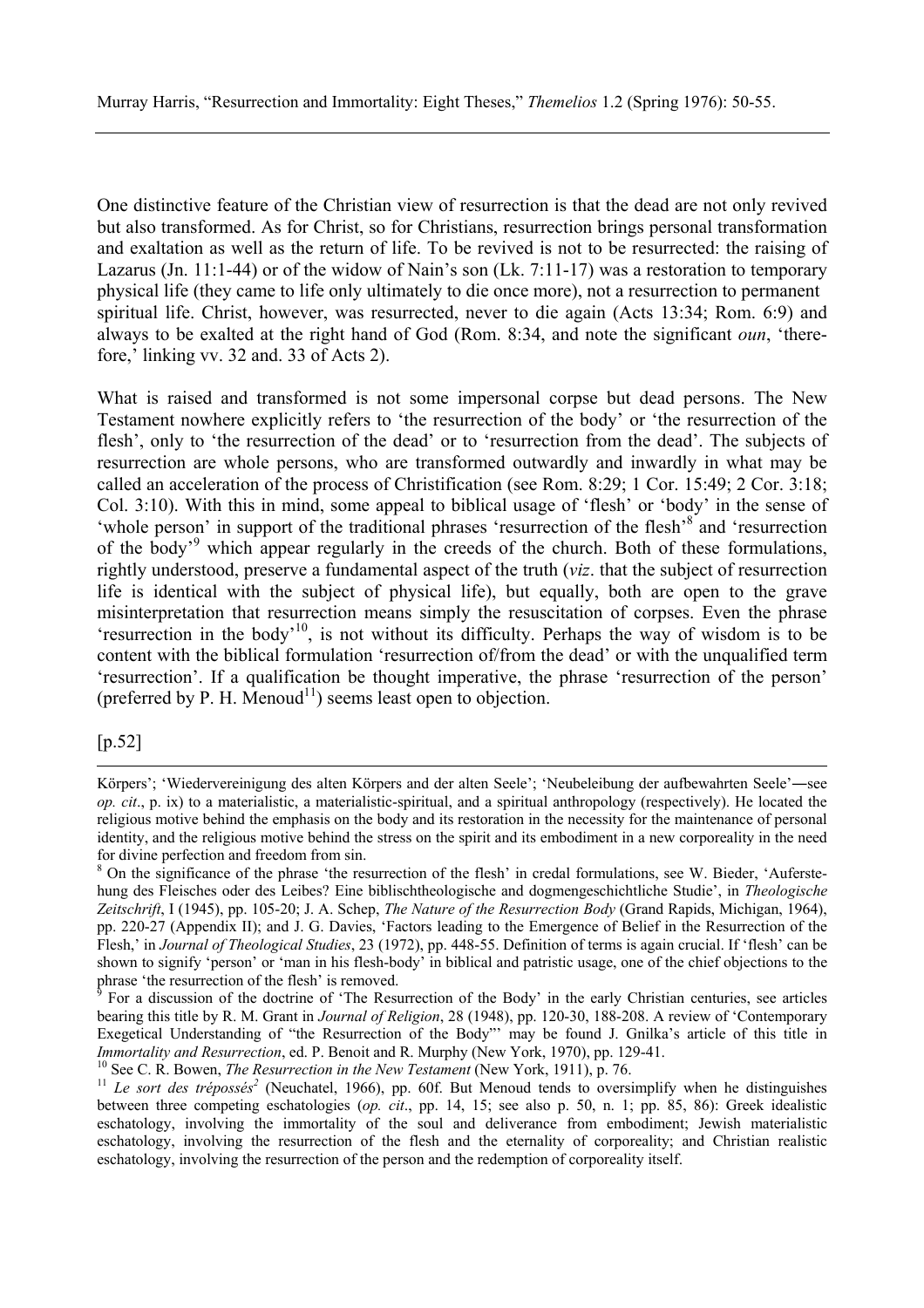On occasion, it must be noted, the New Testament appears to use the term 'resurrection' in a primitive sense of 'coming to life again' (*cf*. Jn. 5:21a) or emergence from the tomb (*cf*. Jn. 5:28, 29). There is a resurrection that leads to judgment, not life (Jn. 5:29; Acts 24:15; *cf*. Mt. 25:46; Lk. 11:32 and Dn. 12:2; 2 Esdras 7:32-38), a reanimation of 'the rest of the dead' that leads to 'the second death' (Rev. 20:4-6,11-15).

But in the Pauline Epistles resurrection seems to be depicted as a privilege reserved for the new humanity in Christ.<sup>12</sup> In any event, whatever the anthropological state of the wicked dead after they have regained 'life', they are certainly not possessors of spiritual bodies, since the *sōma pneumatikon* is imperishable and therefore not subject to 'the second death'.

That the believer's resurrection is effected by God through the agency of his indwelling Spirit is shown by Romans 8:11 (where the genitive reading seems preferable). Moreover the pattern that the Spirit of God follows in giving life to 'mortal bodies' is the resurrection of Christ: Christ is the firstfruits of those who have fallen asleep (1 Cor. 15:20, 23; Col. 1:18; Rev. 1:5). Strictly speaking, the resurrection of Christ does not cause the resurrection of Christians (as Thomas Aquinas believed)<sup>13</sup> but it does form its paradigm. The resurrection of Christ or the resurrected Christ is the prototype and pattern for the resurrection of believers. *Aparchē* ('firstfruits') denotes both priority in time (*cf*. Acts 26:23) and superiority in status; his resurrection forms the first and most significant part of a series.

So it is that Paul's doctrine of the resurrection of believers has a twofold basis: an historical fact (the resurrection of Christ―the objective aspect), and the personal experience of that fact (the possession of the Spirit of Christ―the subjective aspect). In Christ's resurrection through the power of the Spirit of God, the firstfruits of the Easter harvest, Christians have a pledge of the full ingathering; in their possession of the Spirit of Christ and in his activity in producing Christlikeness, Christians have a guarantee of their individual participation in that ingathering (2 Cor. 1:22; 3:18; 5:4, 5).

## 3. *Only with the death and resurrection of Christ did the ideas of resurrection and immortality emerge from Old Testament shadows into the full light of New Testament day (cf. 2 Tim. 1:10).*

Few will deny that the Old Testament contains isolated adumbrations of Christian teaching about the raising of the dead in passages such as Deuteronomy 32:39; 1 Samuel 2:6; Job 19:25-27;

 $\overline{a}$ 

<sup>12</sup> Thus 1. Héring, 'Saint Paul a-t-il enseigné deux résurrections?' in *Revue d'histoire et de philosophic religieuses*, 12 (1932), pp. 308f. J. B. Lightfoot, however, commenting on Philippians 3:11 (Saint Paul's Epistle to the Philippians,' London, 1894, p. 151) makes a distinction between *hē onastasis tōn nekrōn* (*e.g*., 1 Cor. 15:42) which includes both 'the resurrection of life' and 'the resurrection of judgment' (Jn. 5:29), and (*hē*) *anastasis* (*hē*) *ek nekrōn* (Lk. 20:35; Acts 4:2; 1 Pet. 1:3) which is restricted to 'the resurrection of life'. On the other hand, J. Jeremias believes that in 1 Corinthians 15 Paul draws a careful distinction between *hoi nekroi* (deceased Christians) and the anarthrous *nekroi* (the dead in general) ("'Flesh and Blood cannot inherit the Kingdom of God" (1 Cor. 15: 50)', in *New Testament Studies*, 2 (1955-56), p. 155)!

<sup>&</sup>lt;sup>13</sup> For an analysis of Aquinas's view, see M. E. Dahl, *The Resurrection of the Body* (SBT, 36, London, 1962, pp. 96f., Additional Note A).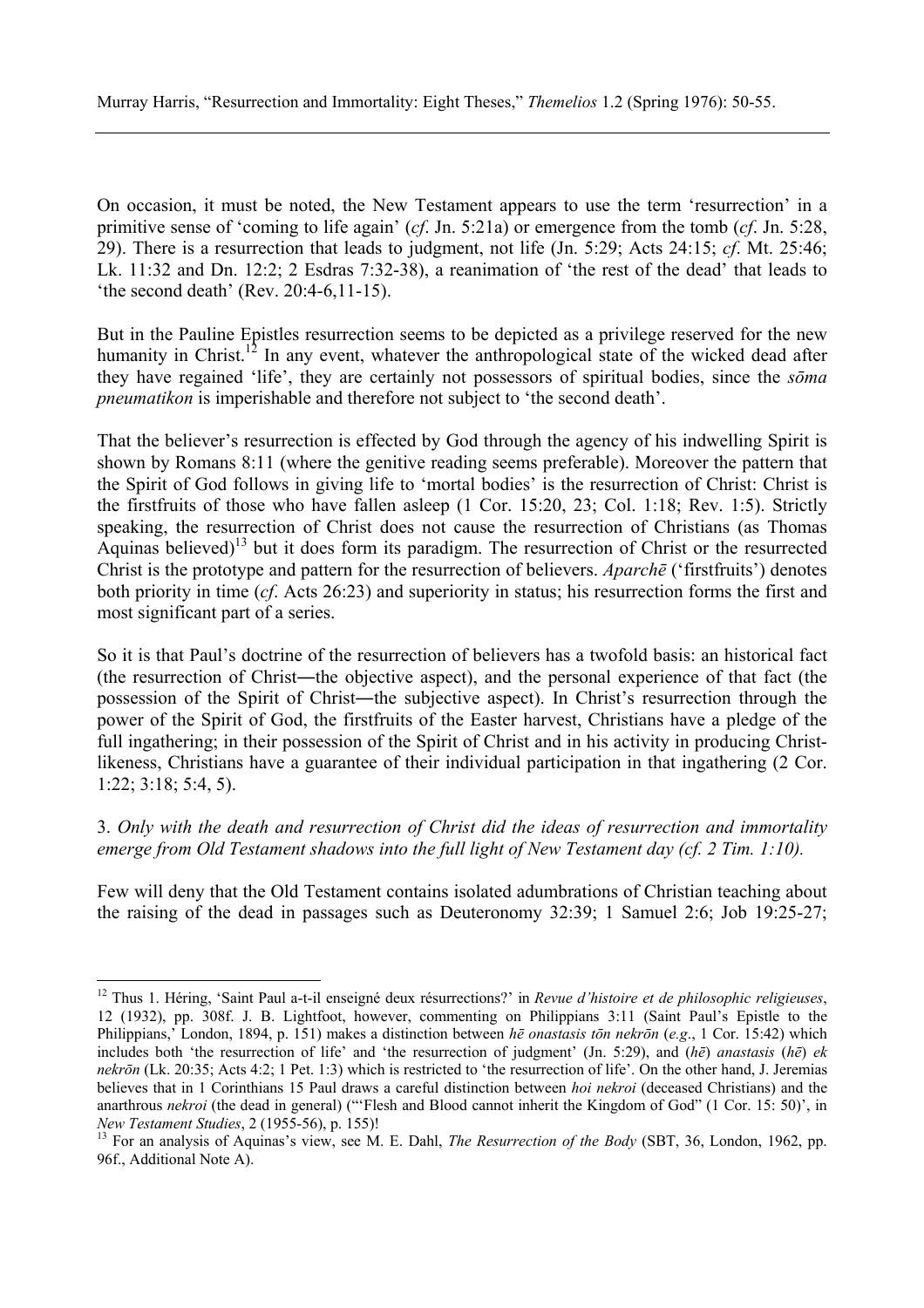Psalm 16:9-11; 17:15; 23:6; 27:4; 49:14-16; 73:23-26;14 Isaiah 26:19; Daniel 12:2, 3; 12:13. But in these matters Old Testament writers saw 'in a mirror dimly'; it remained for the dimness of reflected light to be replaced by the glow of direct light. Not only did Christ slay death by dying; he also brought immortality to light by rising. He now is the possessor of the 'keys of death' (Rev. I :18) and the dispenser of eternal life or immortality (Jn. 5:21).

The rootage of the Christian view of the hereafter, however, is securely in Old Testament soil, as the dispute between Jesus and the Sadducees indicates (see Mk. 12:18-27; especially verses 26f. 'As for the dead being raised, have you not read in the book of Moses, in the passage about the bush, how God said to him, "I am the God of Abraham, and the God of Isaac, and the God of Jacob"? He is not God of the dead, but of the living.') It is indefensible to assert that Christianity owes its doctrine of resurrection to Jewish thought but its concept of immortality to Greek philosophy. In a splendidly comprehensive analysis of the Jewish background of I Corinthians 15, H. C. C. Cavallin has recently (1974) shown that in Jewish literature between *c*. 200 BC and AD 100

statements on an immortality of the soul which excludes the resurrection of the body are almost as common as those which explicitly state the resurrection of the body, and the same proportions can be asserted for statements on the soul's life after death without exclusion of the body and texts which state the resurrection without explicit reference to the body.<sup>15</sup>

## [p.53]

 $\overline{a}$ 

No longer can anyone maintain that 'resurrection' is Hebraic and 'immortality' Greek; the Judaism of the apostolic era knew both conceptions.

4. *Immortality (as defined above) is not a present possession of all men as though it were some anthropological property but is a future acquisition of Christians.*

1 Corinthians 15:42, 52-54 makes it clear that only after the resurrection transformation will believers 'put on' the garment of immortality.<sup>16</sup> Immortality is therefore not a human right or heritage gained at birth. As C. K. Barrett has rightly observed, in Paul's thinking not immortality but death was inherited from Adam (Rom. 5:12; 1 Cor. 15:22).<sup>17</sup> Man is not immortal because he

<sup>&</sup>lt;sup>14</sup> On these verses in the Psalms, see E. Smick, 'The Bearing of New Philological Data on the Subjects of Resurrection and Immortality in the Old Testament<sup>'</sup>, in Westminster Journal of Theology 31 (1968-69), pp. 12-21.<br><sup>15</sup> Life After Death. Paul's Argument for the Resurrection of the Dead in l Corinthians 15. Part I: An Enqu

*the Jewish Background* (Lund, 1974), p. 200.<br><sup>16</sup> The immortality gained potentially at the moment a person comes to be in Christ (1 Cor. 15:22b; *cf.* C. H. Dodd,

*The Epistle to the Romans*, London, 1932, p. 126) becomes an actual possession in the resurrection of the dead. This seems preferable to the view of L. Cerfaux, who regards 'the personal Christian "self"' as acquiring immortality at death before the resurrection of the body at the parousia (*The Christian in the Theology of St Paul*, London, 1967, p. 202). If the resurrection of the individual occurs at the moment of his death, however (on this issue, see P. Benoit, 'Resurrection: At the End of Time or immediately after Death?' in *Immortality and Resurrection*, ed. by P. Benoit and R. Murphy, New York, 1970, pp. 103-14; and my article 'Paul's View of Death in 2 Corinthians 5:1-10', in *New Dimensions in New Testament Study*, ed. R. N. Longenecker and M. C. Tenney, Grand Rapids, 1974, pp. 317-28, especially pp. 322f.), immortality may be said to be gained at death.

<sup>&</sup>lt;sup>17</sup> 'Immortality and Resurrection', in *London Quarterly and Holborn Review*, 190 (1965), pp. 97, 101.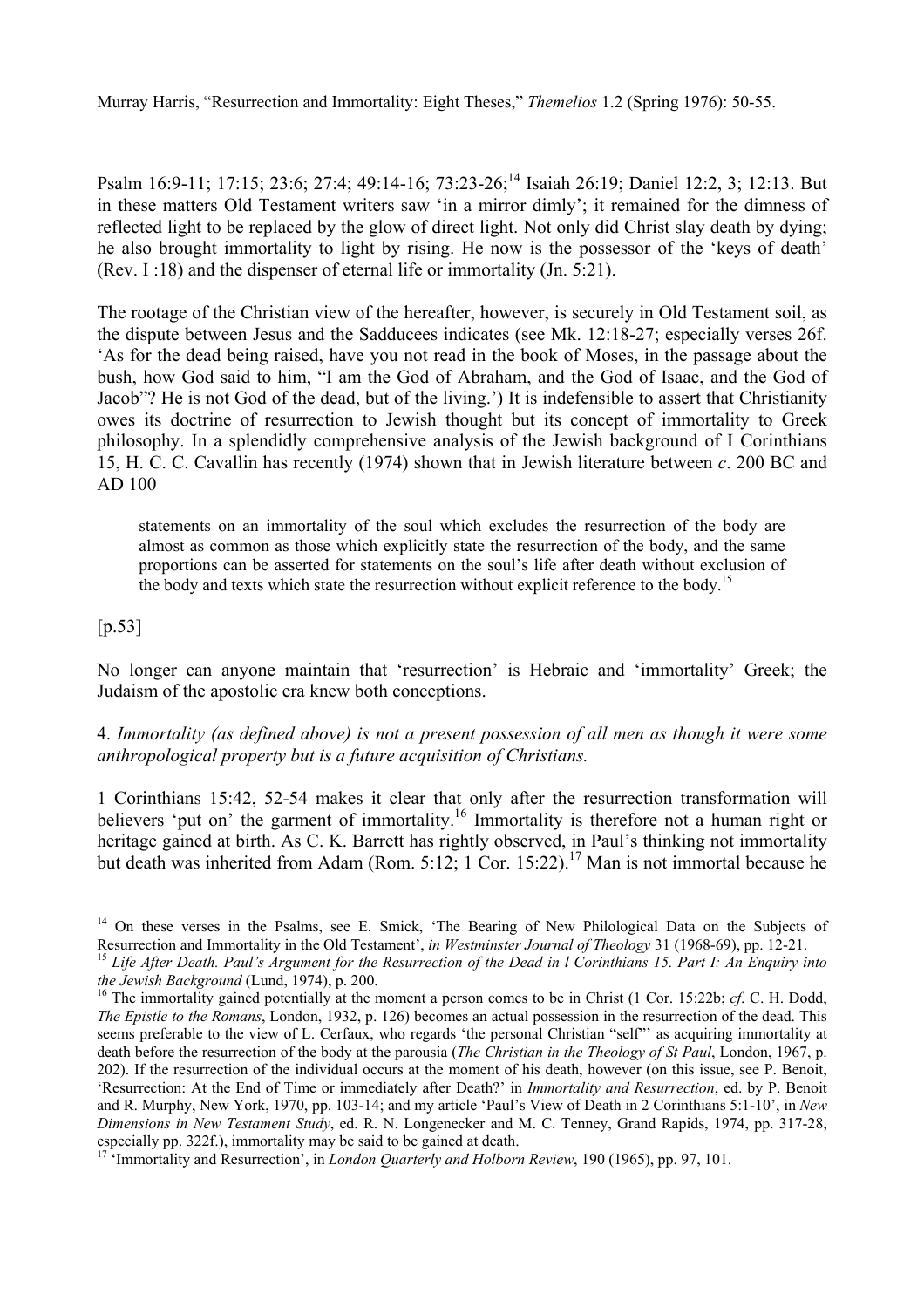possesses or is a soul. He becomes immortal because God transforms him by raising him from the dead.

Again it may be seen how important is the matter of the definition of terms. The soul is not immortal in the sense that one of its properties is 'participation in the eternal life of God' (see thesis 1). The subsistence of the individual through and after death is not to be equated with immortality (in the Pauline sense). Sharing the divine nature is a future experience reserved for those who belong to Christ (1 Cor. 15:23, 54f.; 2 Pet. 1:4). Potentially immortal by nature, man actually becomes immortal through grace. Immortality is conditional in the sense that there is no eternal life except in Christ.

In Platonic thought, on the other hand, immortality is an inalienable attribute of the soul. When the body decomposes, the soul is not destroyed. Being spiritual in nature, the soul cannot be divided or dissolved.<sup>18</sup> But the Bible contains no definition of the soul's constitution that implies its indestructibility. Indeed some would find in Matthew 10:28 ('Fear him who can destroy both soul and body in hell') the implication that the soul is 'destructible'. At least the verse implies that 'soul and body' are punishable, and if all men were immortal in the sense 'immune from death', it is difficult to see how anyone could be consigned to the 'second death' (Rev. 20:6, 14; 21:8). What Matthew 10:28 emphasizes is not the potential mortality of the soul but the irreversibility of the divine judgment on unrepentant than. In his total being, whether viewed as 'soul' or as 'body', such a person will incur the divine wrath.

In much popular western thought, the soul is simply one part of man, distinguishable from his body not only in thought but also in reality. As a result, 'the immortality of the soul' implies nothing more than the persistence beyond death of that aspect of man which may be called the soul. The New Testament, however, with its basically monistic anthropology,<sup>19</sup> promises the transformation of the whole person, not the survival of a disembodied ego. Immortality is not assignable to only a part of man.<sup>20</sup>

To speak of immortality as a future acquisition and of resurrection as a future event is not to deny that man may proleptically enjoy eternal life and experience personal transformation during this life. The believer will gain immortality because the Spirit of life dwells within, already mediating the divine life (Rom. 8:2, 11). And resurrection is not *creatio ex nihilo*, a sudden divine action without antecedents. Rather it represents the culmination of an inward transformation which began at conversion and continues until the believer's death or Christ's advent.

 $\overline{a}$ 

<sup>&</sup>lt;sup>18</sup> See J. Burnet, 'The Socratic Doctrine of the Soul', in *Proceeding's of the British Academy* 7 (1915), pp. 235-60; -M. P. Nilsson, 'The immortality of the Soul in Greek Religion', in *Eranos* 39 (1941), pp. 1-16; and W. Jaeger, The

Greek Ideas of Immortality', in *Immortality and Resurrection*, ed. K. Stendahl (New York, 1965), pp. 97-114.<br><sup>19</sup> S. Laeuchli ('Monism and Dualism in the Pauline Anthropology', *Biblical Research*, 3 (1958), pp. 15-27) fi Pauline anthropology a certain non-dualistic pluralism. 'Pluralism exists only *sub specie unitatis*, under the assumption that man is basically one' (p. 26).

<sup>&</sup>lt;sup>20</sup> Paul uses the term *psyche* only thirteen times. This would seem to indicate that he was not dependent on Orphism or Platonism for his conception of the soul, or else a more developed view would have been reflected in his letters (see further W. D. Stacey, 'St Paul and the "Soul"', in *Expository Times* 66 (1954-55), pp. 274-77, and the chapter on psyche in his book, *The Pauline View of Man*, London, 1956, pp. 121-27).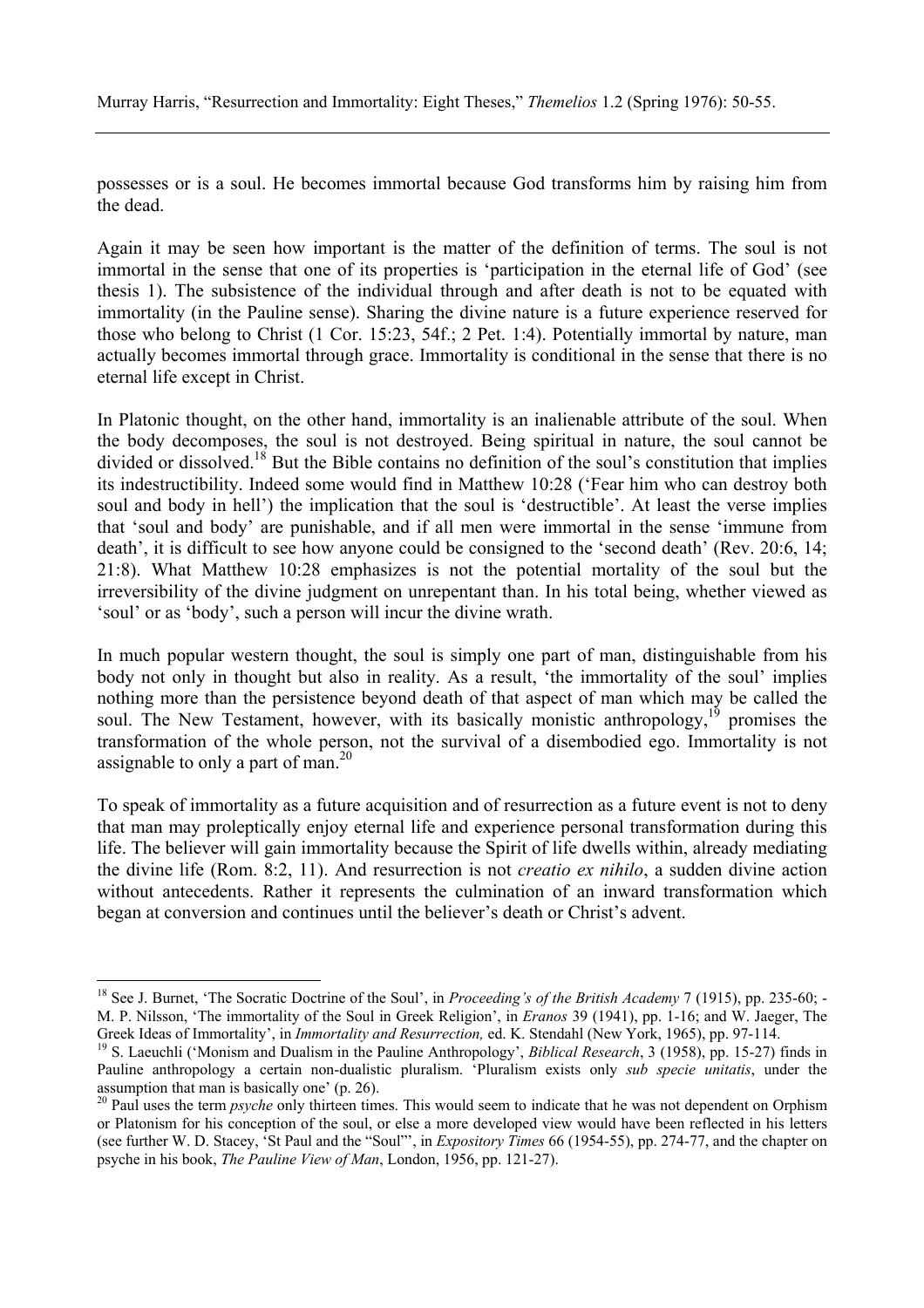The principal objection, however, to the notion of the natural immortality of the soul is Paul's unequivocal assertion in 1 Timothy 6:15f. that God 'the blessed and only Sovereign, the King of kings and Lord of lords ... alone has immortality'. God is the only being intrinsically possessing immortality

## [p.54]

 $\overline{a}$ 

(*cf*. Jn. 5:26; 1 Thes. 1:9). He is without diminution or decay (Rom. 1:23) and full of all life, holiness and power.

#### 5. *Just as resurrection is an act of God, so immortality is a gift of God.*

The agent in the resurrection of the dead is generally said to be the Father (Jn. 5:21; Acts 26:8; Rom. 4:17; 8:11; 1 Cor. 6:14; 2 Cor. 1:9; 4:14b; Heb. 11:19) but on occasion the Son.<sup>21</sup> (Jn. 6:39, 40, 44, 54). And for the preservation of resurrection life, man is also dependent on God acting through the Spirit of holiness (Rom. 1:4). Denial of the resurrection does not arise from ignorance of man's constitution (as though man were capable of raising himself); it stems from ignorance of God, his Word and his power (Mk. 12:24; 1 Cor. 15:12, 34). Without the exercise of God's power, there can be neither the act of resurrection nor sustained resurrection life.

With regard to immortality, the corollary of the view that only God is essentially immortal is the truth that man is only derivatively (not inherently) immortal. Man comes to possess immortality only as it is conferred on him through the divine will and grace. His immortality is not essential or intrinsic but derived or extrinsic. Some believe that man was created 'immortal' only to forfeit that immortality through disobedience. Others allege that man was created 'immortable' (that is, able not to die), with the possibility of gaining immortality through obedience to  $God;^{22}$  as Theodore of Mopsuestia observed, Genesis 2:17 does not say 'You will become mortal if you sin'. Whichever view be held (and again it is largely a problem of defining 'mortal' and 'immortal'), immortality comes to man as a gracious divine gift.

### 6. *In Pauline thought, resurrection and immortality are inseparable and complementary ideas.*

It is in 1 Corinthians 15 that these two ideas are most clearly juxtaposed.<sup>23</sup> From verses 42, 50-54 it is apparent that there can be no immortality without prior resurrection; resurrection is the sole means of acquiring immortality. Nor can there be resurrection without subsequent immortality; immortality is the inevitable outcome of resurrection. From a Christian perspective, the two

<sup>&</sup>lt;sup>21</sup> This second usage may be explained on the principle that the operations of the Persons of the Godhead *ad extra* are interchangeable or that Christ acts in obedience to the Father's will and as his agent (*cf.* Jn. 1

<sup>&</sup>lt;sup>22</sup> For the distinction between 'immortable' and 'immortal', see F. S. M. Bennet, The Resurrection of the Dead (London, 1929), pp. 1-53.

 $^{23}$  Those at Corinth who denied the resurrection (1 Cor. 15:12) may have been a minority of enlightened' rationalists who were promulgating the doctrine of the immortality of the soul and arguing that resurrection was both inconceivable and unnecessary. But in the light of 1 Corinthians 4:8 and 2 Timothy 2:17, 18 it seems more probable that they were the 'over-realized eschatologists' of the first century AD who asserted that the only real resurrection―the spiritual―was accomplished at baptism and therefore lay in the past. Against this view of resurrection as a spiritual *fait accompli* Paul insists on the futurity of the resurrection and the reality of the resurrection body.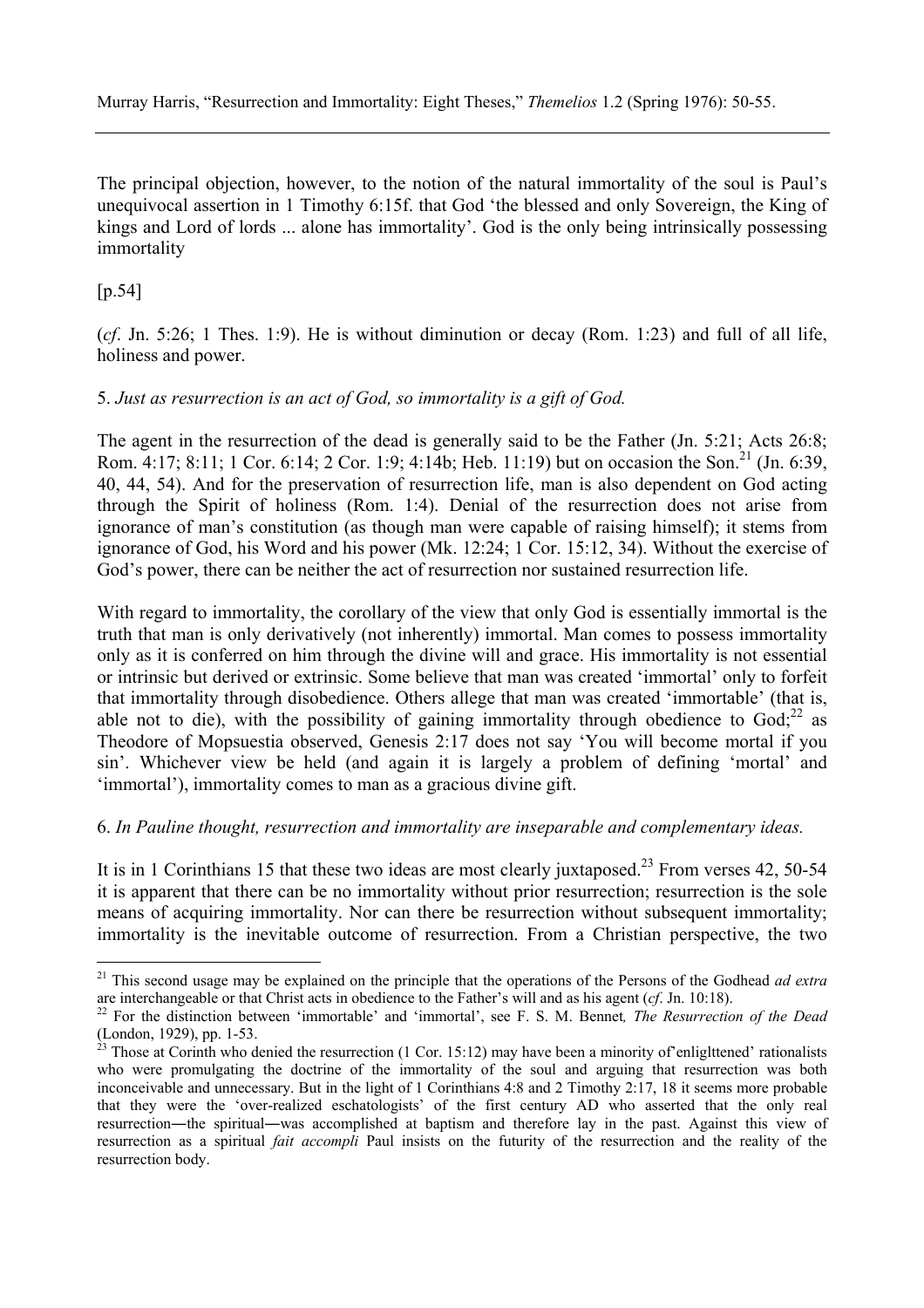Murray Harris, "Resurrection and Immortality: Eight Theses," *Themelios* 1.2 (Spring 1976): 50-55.

doctrines stand or fall together. To deny resurrection is to deny immortality, since embodiment is necessary to meaningful existence. To deny immortality is to deny resurrection, since divine life is necessary to sustain transformed persons.

Secondly, immortality and resurrection are complementary notions. The Christian doctrine of resurrection prevents an impersonal and individualistic interpretation of immortality. It is 'dead persons' (*hoi nekroi*) not 'discarnate souls' that are raised. It is 'dead persons' who are resurrected, not the dead individual. The personal and corporate nature of resurrection life must never be overlooked. The New Testament knows nothing of a neo-Platonic immortality of 'the Alone with the Alone'. On the other side, the acquisition of immortality through resurrection guarantees that the resurrection state is not temporary. Those raised by Christ during his ministry rose, only ultimately to die; they had not gained immortality. Once resurrected, Christians will permanently bear the image of the man from heaven (Rom. 8:29; 1 Cot. 15:49; 1 Jn. 3:2).

#### 7. *All Christians will be transformed but not all will be resurrected.*

In both 1 Thessalonians 4 and 1 Corinthians 15 Paul distinguishes between the dead in Christ and those who live to witness his parousia. Those who 'remain until the coming of the Lord' (1 Thes. 4:15) will be transformed ('changed', 1 Cor. 15:51) without experiencing death or resurrection.<sup>24</sup> The 'dead in Christ', however, will be both raised and transformed (1 Cor. 15:42, 52), or, better, will experience a resurrection-transformation. Thus the dictum 'the resurrection of the dead and the transformation of the living', if taken to imply that

 $[p.55]$ 

 $\overline{a}$ 

the dead are not transformed and the living are not raised, both distorts and preserves (respectively) the truth. Both the living and the dead are transformed―the latter by resurrection―with the result that, in either case, the outcome of the change is identical, *viz*., the possession of the spiritual body.

## 8. *The identity between 'the physical body' and 'lire spiritual body' is not substantial but personal.*

In describing the nature of resurrection, the New Testament uses two basic formulae: the physical body may be said to be *transformed into* the spiritual body or to be *replaced by* the spiritual body. That is, there are the complementary ideas of change and exchange: 'this corruptible body must put on incorruption' (1 Cor. 15:53), and, 'a physical body is sown, a spiritual body is raised' (1 Cor. 15:44). But whether continuity or discontinuity is stressed, the difference between the pre- and post-resurrectional states remains a crucial part of Paul's teaching. Without some

<sup>&</sup>lt;sup>24</sup> If 'each in his own order' in 1 Corinthians 15:23 implies more than two categories (*viz*., Christ and the Christian dead), the third 'order' may be Christians alive at the parousia (as in 1 Thes. 4:16, 17), who are not mentioned because they are not 'raised' but 'transformed' (thus J. Héring, *RHPR* 12 (1932), pp. 306f.). Nevertheless, A. Jones ('The Problem of the Vulgate Reading in 1 Corinthians 15:51', in *Scripture* 2 (1947), p. 47) claims that since the living are 'raised' at the parousia from a state of mortality by the putting on of immortality, they do not forfeit full participation in Christ's bodily resurrection; although *omnes quidem resurgemus* are not Paul's words, the sentiment they express is Pauline.